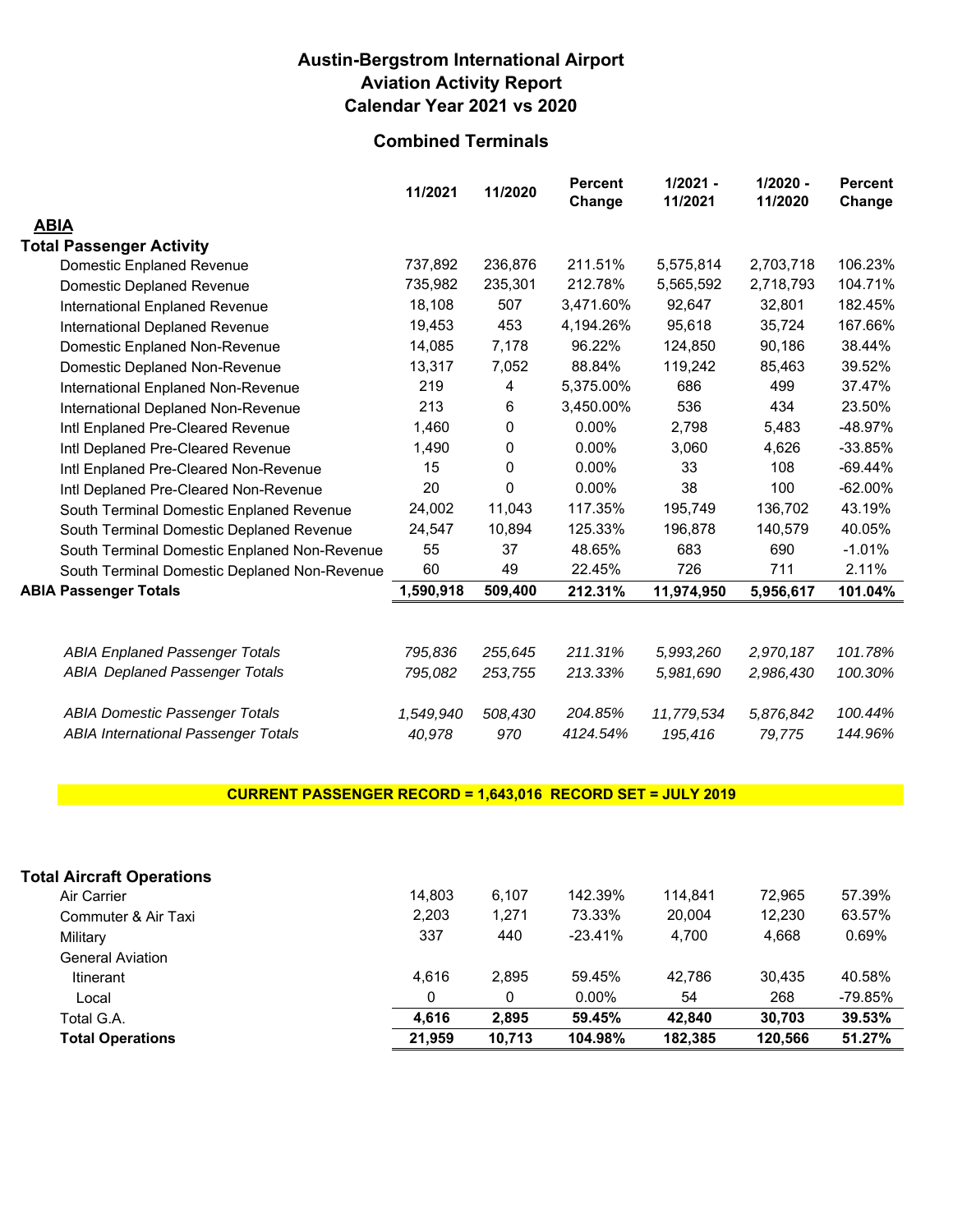### **Austin-Bergstrom International Airport Aviation Activity Report Calendar Year 2021 vs 2020**

## **By Terminal**

|                                                 | 11/2021   | 11/2020 | <b>Percent</b><br>Change | $1/2021 -$<br>11/2021 | $1/2020 -$<br>11/2020 | <b>Percent</b><br>Change |
|-------------------------------------------------|-----------|---------|--------------------------|-----------------------|-----------------------|--------------------------|
| <b>Barbara Jordan Terminal (BJT)</b>            |           |         |                          |                       |                       |                          |
| <b>Passenger Activity</b>                       |           |         |                          |                       |                       |                          |
| Domestic Enplaned Revenue                       | 737,892   | 236,876 | 211.51%                  | 5,575,814             | 2,703,718             | 106.23%                  |
| Domestic Deplaned Revenue                       | 735,982   | 235,301 | 212.78%                  | 5,565,592             | 2,718,793             | 182.45%                  |
| International Enplaned Revenue                  | 18,108    | 507     | 3471.60%                 | 92,647                | 32,801                | 167.66%                  |
| International Deplaned Revenue                  | 19,453    | 453     | 4194.26%                 | 95.618                | 35,724                | 167.66%                  |
| Domestic Enplaned Non-Revenue                   | 14,085    | 7,178   | 96.22%                   | 124,850               | 90,186                | 38.44%                   |
| Domestic Deplaned Non-Revenue                   | 13,317    | 7,052   | 88.84%                   | 119,242               | 85,463                | 39.52%                   |
| International Enplaned Non-Revenue              | 219       | 4       | 5375.00%                 | 686                   | 499                   | 37.47%                   |
| International Deplaned Non-Revenue              | 213       | 6       | 3450.00%                 | 536                   | 434                   | 23.50%                   |
| Intl Enplaned Pre-Cleared Revenue               | 1,460     | 0       | $0.00\%$                 | 2,798                 | 5,483                 | $-48.97%$                |
| Intl Deplaned Pre-Cleared Revenue               | 1,490     | 0       | $0.00\%$                 | 3,060                 | 4,626                 | $-33.85%$                |
| Intl Enplaned Pre-Cleared Non-Revenue           | 15        | 0       | $0.00\%$                 | 33                    | 108                   | $-69.44%$                |
| Intl Deplaned Pre-Cleared Non-Revenue           | 20        | 0       | $0.00\%$                 | 38                    | 100                   | $-62.00\%$               |
| <b>Barbara Jordan Terminal Passenger Totals</b> | 1,542,254 | 487,377 | 216.44%                  | 11,580,914            | 5,677,935             | 103.96%                  |
|                                                 |           |         |                          |                       |                       |                          |
| <b>BJT Enplaned Passenger Totals</b>            | 771,779   | 244,565 | 215.57%                  | 5,796,828             | 2,832,795             | 104.63%                  |
| <b>BJT Deplaned Passenger Totals</b>            | 770,475   | 242,812 | 217.31%                  | 5,784,086             | 2,845,140             | 103.30%                  |
| <b>BJT Domestic Passenger Totals</b>            | 1,501,276 | 486,407 | 208.65%                  | 11,385,498            | 5,598,160             | 103.38%                  |
| <b>BJT International Passenger Totals</b>       | 40,978    | 970     | 4124.54%                 | 195,416               | 79,775                | 144.96%                  |
|                                                 |           |         |                          |                       |                       |                          |

## **South Terminal (ST)**

### **Passenger Activity**

| South Terminal Domestic Enplaned Revenue     | 24.002 | 11.043 | 117.35% | 195.749 | 136.702 | 43.19%    |
|----------------------------------------------|--------|--------|---------|---------|---------|-----------|
| South Terminal Domestic Deplaned Revenue     | 24.547 | 10.894 | 125.33% | 196.878 | 140.579 | 40.05%    |
| South Terminal Domestic Enplaned Non-Revenue | 55     | 37     | 48.65%  | 683     | 690     | $-1.01\%$ |
| South Terminal Domestic Deplaned Non-Revenue | 60     | 49     | 22.45%  | 726     | 711     | 2.11%     |
|                                              |        |        |         |         |         |           |
| <b>South Terminal Passenger Totals</b>       | 48.664 | 22.023 | 120.97% | 394.036 | 278.682 | 41.39%    |
|                                              |        |        |         |         |         |           |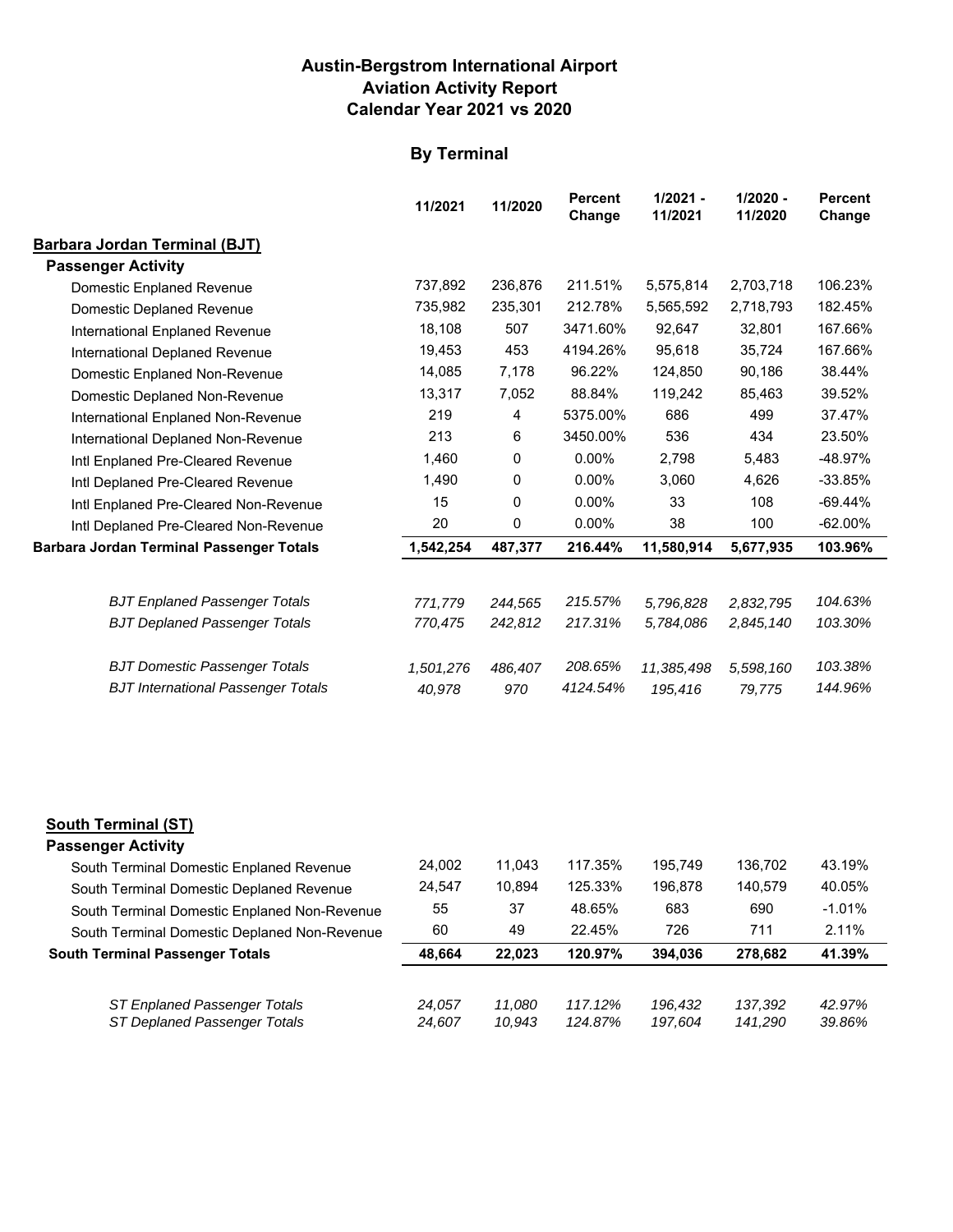### **Austin-Bergstrom International Airport Aviation Activity Report Calendar Year 2021 vs 2020**

|                                              | 11/2021      | 11/2020    | <b>Percent</b><br>Change | $1/2021 -$<br>11/2021 | $1/2020 -$<br>11/2020 | <b>Percent</b><br>Change |
|----------------------------------------------|--------------|------------|--------------------------|-----------------------|-----------------------|--------------------------|
| <b>Total Cargo Activity</b>                  |              |            |                          |                       |                       |                          |
| Mail                                         |              |            |                          |                       |                       |                          |
| <b>Domestic Enplaned Mail</b>                | 148,098      | 186,312    | $-20.51%$                | 1,370,073             | 1,964,245             | $-30.25%$                |
| Domestic Deplaned Mail                       | 707,075      | 472,840    | 49.54%                   | 6,208,098             | 4,918,149             | 26.23%                   |
| International Enplaned Mail                  | 0            | 0          | 0.00%                    | 0                     | 0                     | 0.00%                    |
| International Deplaned Mail                  | 0            | 0          | 0.00%                    | 0                     | 0                     | 0.00%                    |
| South Terminal-Domestic Enplaned Mail        | $\mathbf 0$  | 0          | 0.00%                    | 0                     | 0                     | 0.00%                    |
| South Terminal-Domestic Deplaned Mail        | $\mathbf 0$  | 0          | 0.00%                    | 0                     | 0                     | 0.00%                    |
| <b>Mail Totals</b>                           | 855,173      | 659,152    | 29.74%                   | 7,578,171             | 6,882,394             | 10.11%                   |
|                                              |              |            |                          |                       |                       |                          |
| Cargo                                        |              |            |                          |                       |                       |                          |
| Domestic Enplaned Cargo                      | 9,462,271    | 8,725,367  | 8.45%                    | 85,459,222            | 73,484,311            | 16.30%                   |
| Domestic Deplaned Cargo                      | 11,351,145   | 12,175,773 | $-6.77%$                 | 105,420,874           | 103,223,041           | 2.13%                    |
| International Enplaned Cargo                 | 1,422        | 16,349     | $-91.30%$                | 1,376,923             | 1,129,028             | 21.96%                   |
| International Deplaned Cargo                 | 9,363        | 6,350      | 47.45%                   | 1,836,940             | 546,754               | 235.97%                  |
| South Terminal-Domestic Enplaned Cargo       | 0            | 0          | $0.00\%$                 | 0                     | 0                     | 0.00%                    |
| South Terminal-Domestic Deplaned Cargo       | 0            | $\Omega$   | $0.00\%$                 | 0                     | 0                     | 0.00%                    |
| <b>Cargo Totals</b>                          | 20,824,201   | 20,923,839 | $-0.48%$                 | 194,093,959           | 178,383,134           | 8.81%                    |
|                                              |              |            |                          |                       |                       |                          |
| <b>Belly Freight</b>                         |              |            |                          |                       |                       |                          |
| Domestic Enplaned Belly Freight              | 572,263      | 164,430    | 248.03%                  | 3,852,806             | 2,425,334             | 58.86%                   |
| Domestic Deplaned Belly Freight              | 952,475      | 273,639    | 248.08%                  | 7,000,379             | 3,769,376             | 85.72%                   |
| International Enplaned Belly Freight         | 16,366       | 0          | 0.00%                    | 37,495                | 1,035,039             | -96.38%                  |
| International Deplaned Belly Freight         | 731,232      | 0          | 0.00%                    | 910,173               | 2,056,175             | $-55.73%$                |
| South Terminal-Domestic Enplaned Belly Frght | 0            | 0          | 0.00%                    | 0                     | 0                     | 0.00%                    |
| South Terminal-Domestic Deplaned Belly Frght | 0            | 0          | 0.00%                    | 0                     | 0                     | 0.00%                    |
| <b>Belly Freight Totals</b>                  | 2,272,336    | 438,069    | 418.72%                  | 11,800,853            | 9,285,924             | 27.08%                   |
| Cargo Totals (Mail, Cargo, Belly Freight)    | 23,951,710   | 22,021,060 | 8.77%                    | 213,472,983           | 194,551,452           | 9.73%                    |
|                                              |              |            |                          |                       |                       |                          |
| <b>Enplaned Cargo Totals</b>                 | 10,200,420   | 9,092,458  | 12.19%                   | 92,096,519            | 80,037,957            | 15.07%                   |
| <b>Deplaned Cargo Totals</b>                 | 13,751,290   | 12,928,602 | 6.36%                    | 121,376,464           | 114,513,495           | 5.99%                    |
| <b>Domestic Cargo Totals</b>                 | 23, 193, 327 | 21,998,361 | 5.43%                    | 209, 311, 452         | 189,784,456           | 10.29%                   |
| International Cargo Totals                   | 758,383      | 22,699     | 3241.04%                 | 4,161,531             | 4,766,996             | $-12.70%$                |

**CURRENT CARGO RECORD = 40,215,518 RECORD SET = MARCH 2001**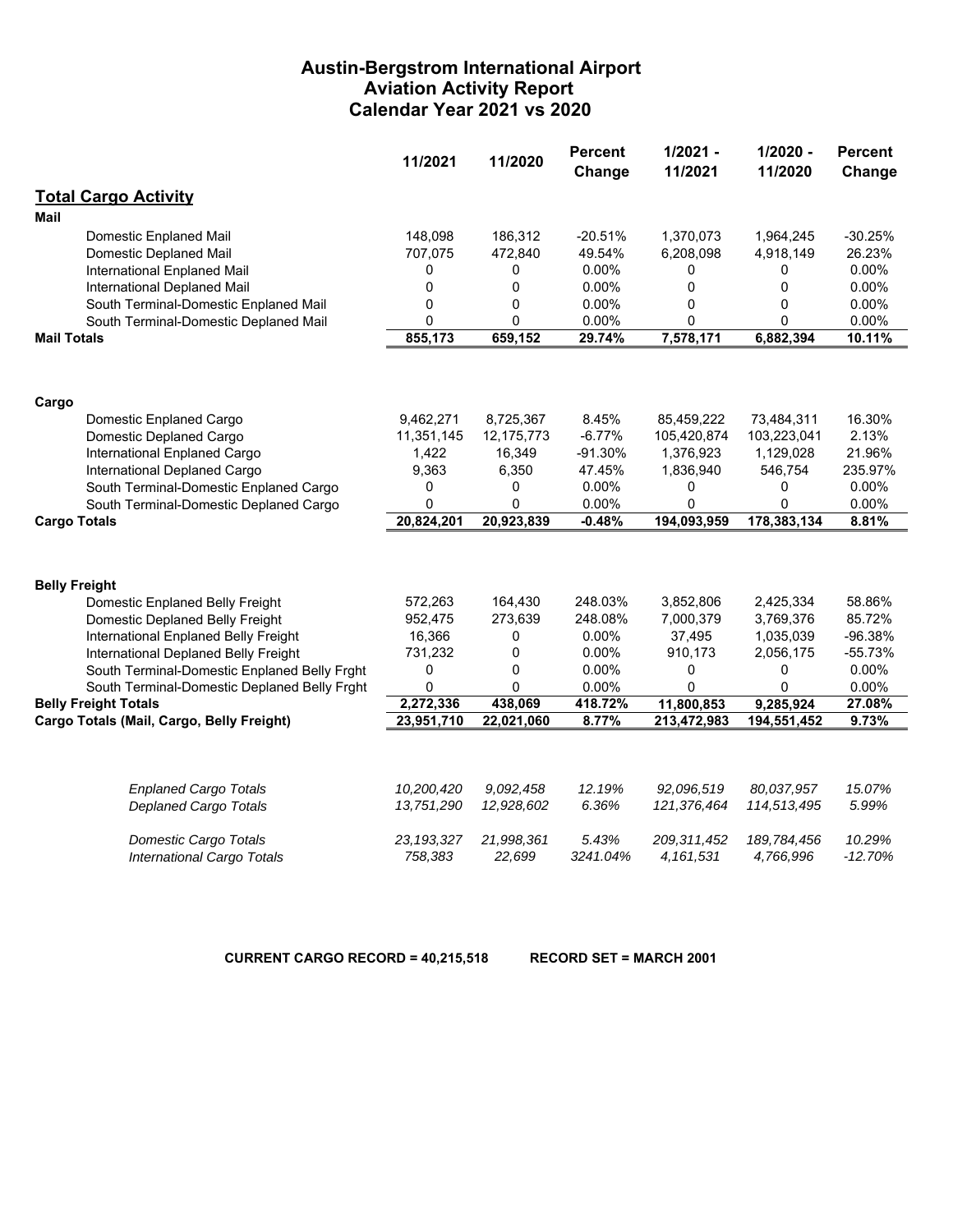### **AUS – Airline Codes**  November 2021

| Code | <b>Carrier</b> |  |
|------|----------------|--|
|      |                |  |

- AM Aerovias de Mexico S.A. de C.V. dba Aeromexico
- AC Air Canada
- AS Alaska Airlines, Inc.
- G4 Allegiant Air, LLC
- AA American Airlines, Inc.
- BA British Airways
- DL Delta Air Lines
- F9 Frontier Airlines, Inc.
- G6 Global Crossing Airlines, Inc.
- HA Hawaiian Airlines, Inc.
- B6 JetBlue Airways Corp.
- WN Southwest Airlines
- NK Spirit Airlines, Inc.
- SY Sun Country Airlines/MN Airlines LLC
- WQ Swift Air LLC
- UA United Airlines, Inc.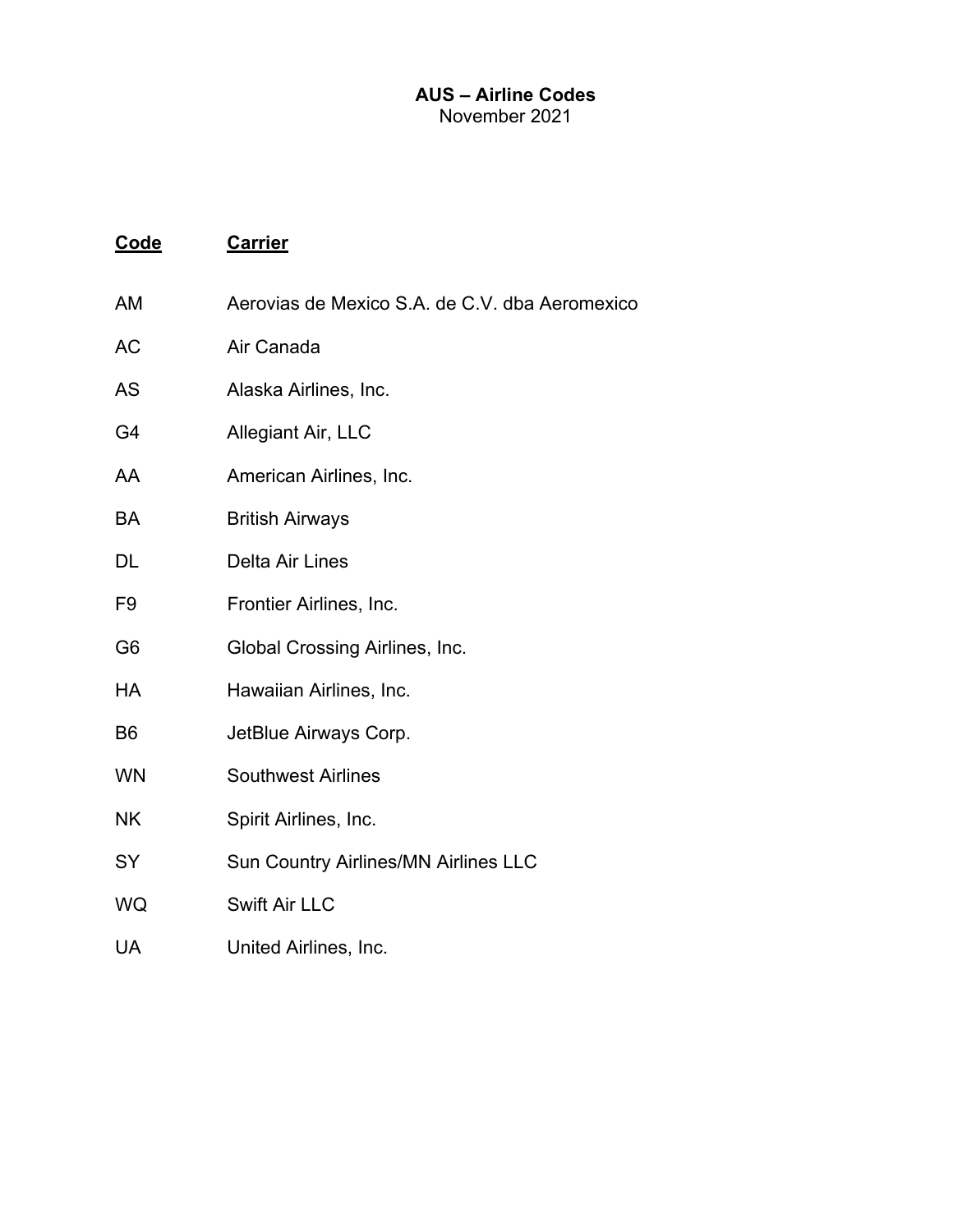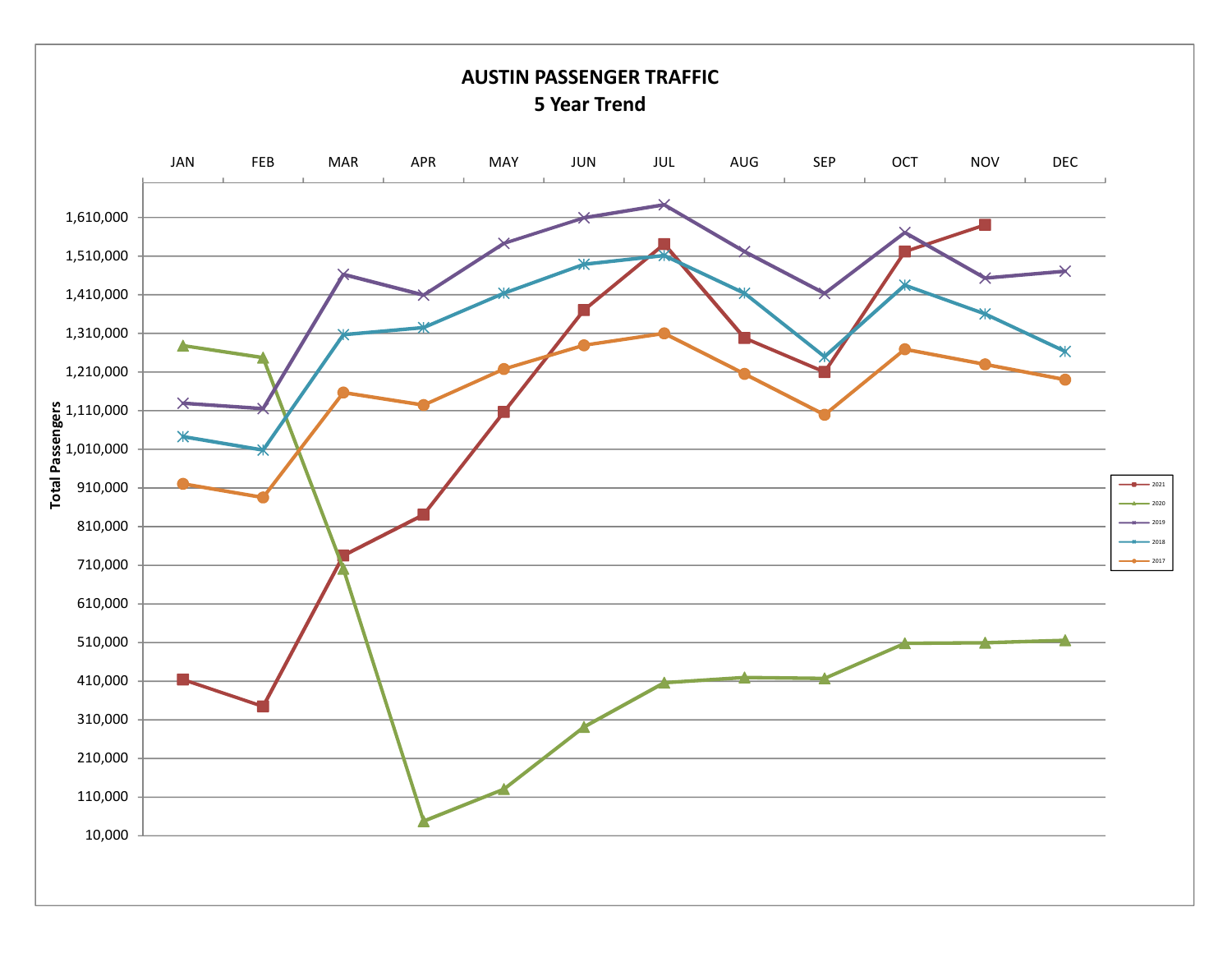### **TOTAL CARGO POUNDAGE - AUSTIN, TEXAS**

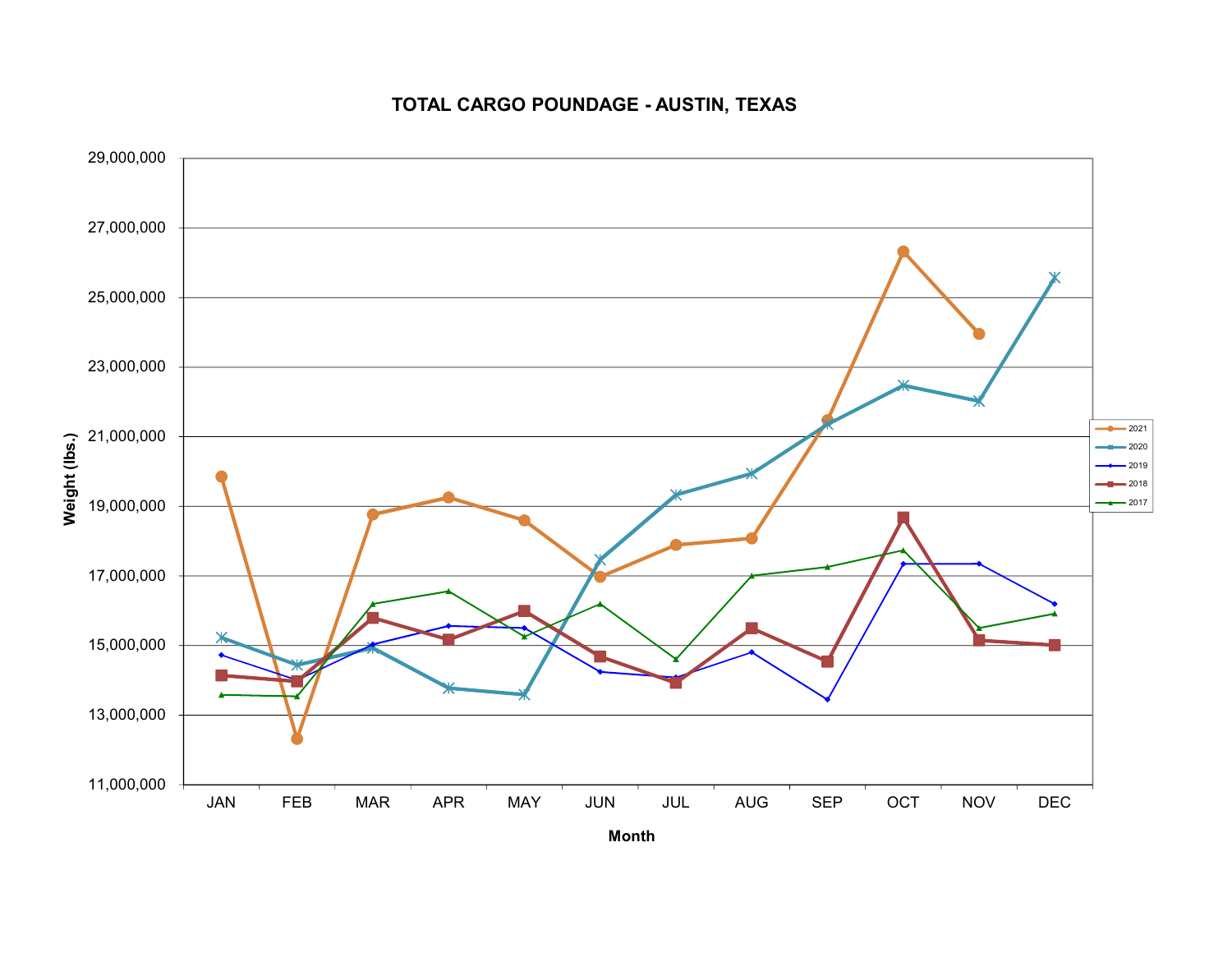**Average Daily Passengers**

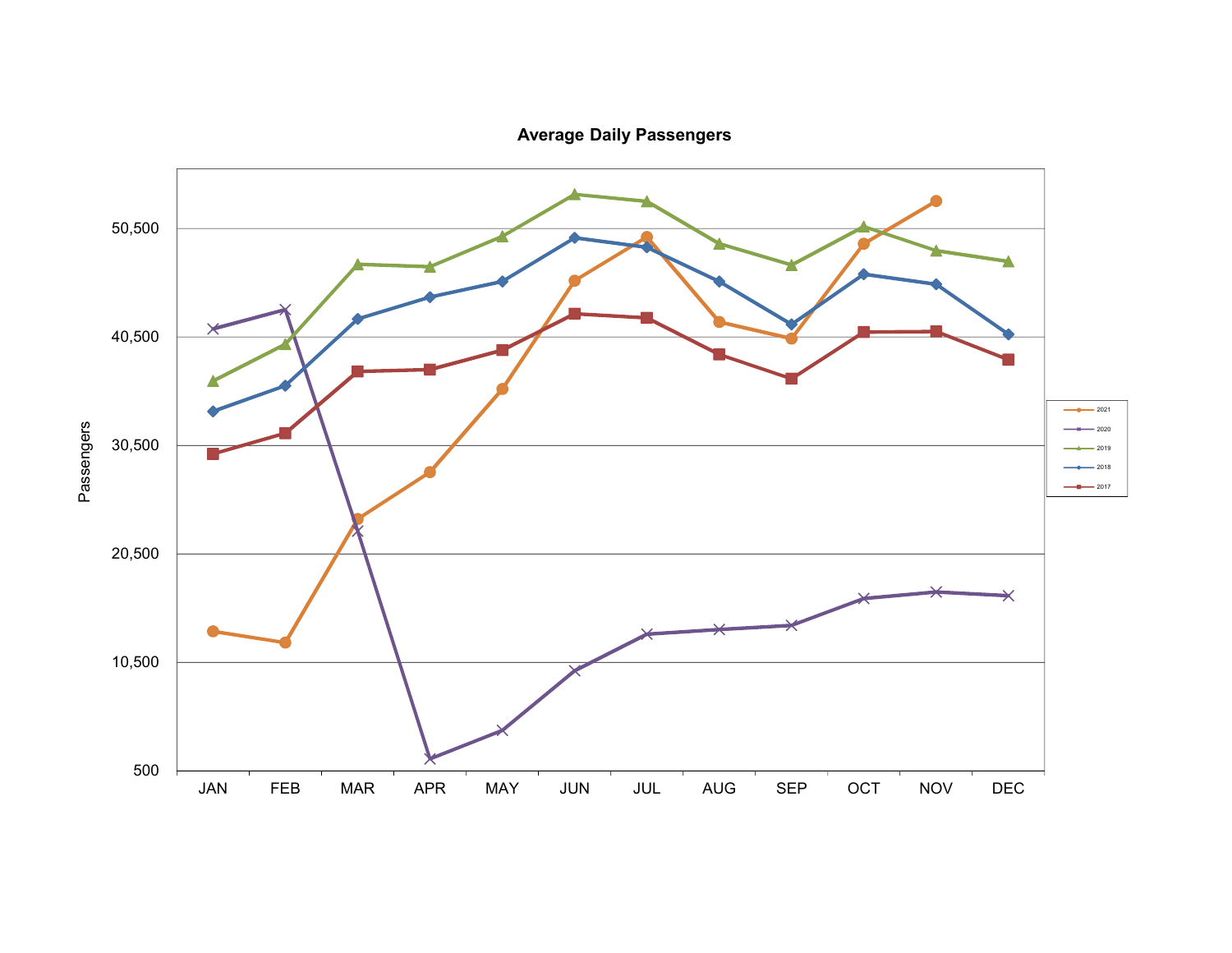## **Monthly % Change in Average Daily Passengers**

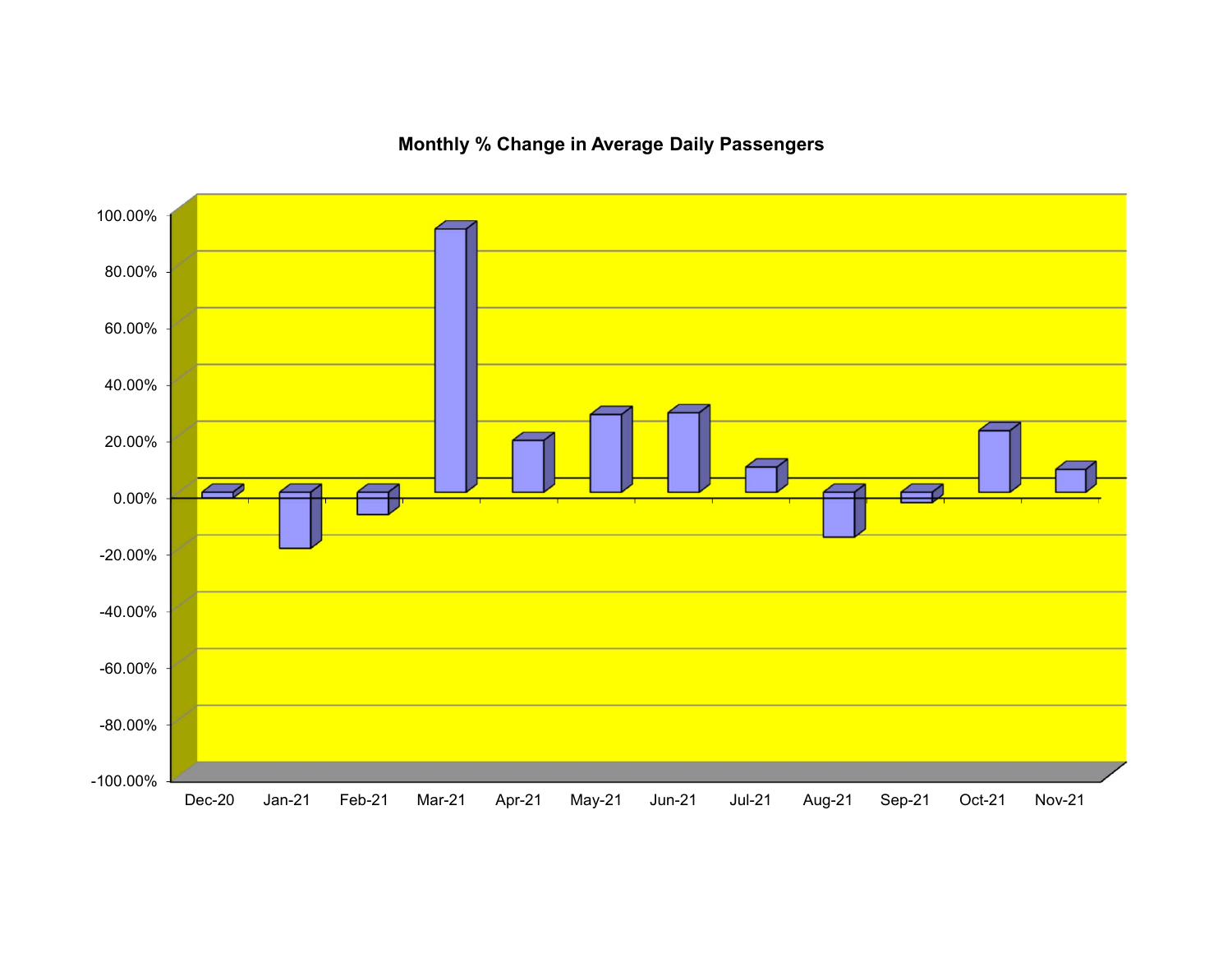## **HISTORY OF INTERNATIONAL AIR CARGO**

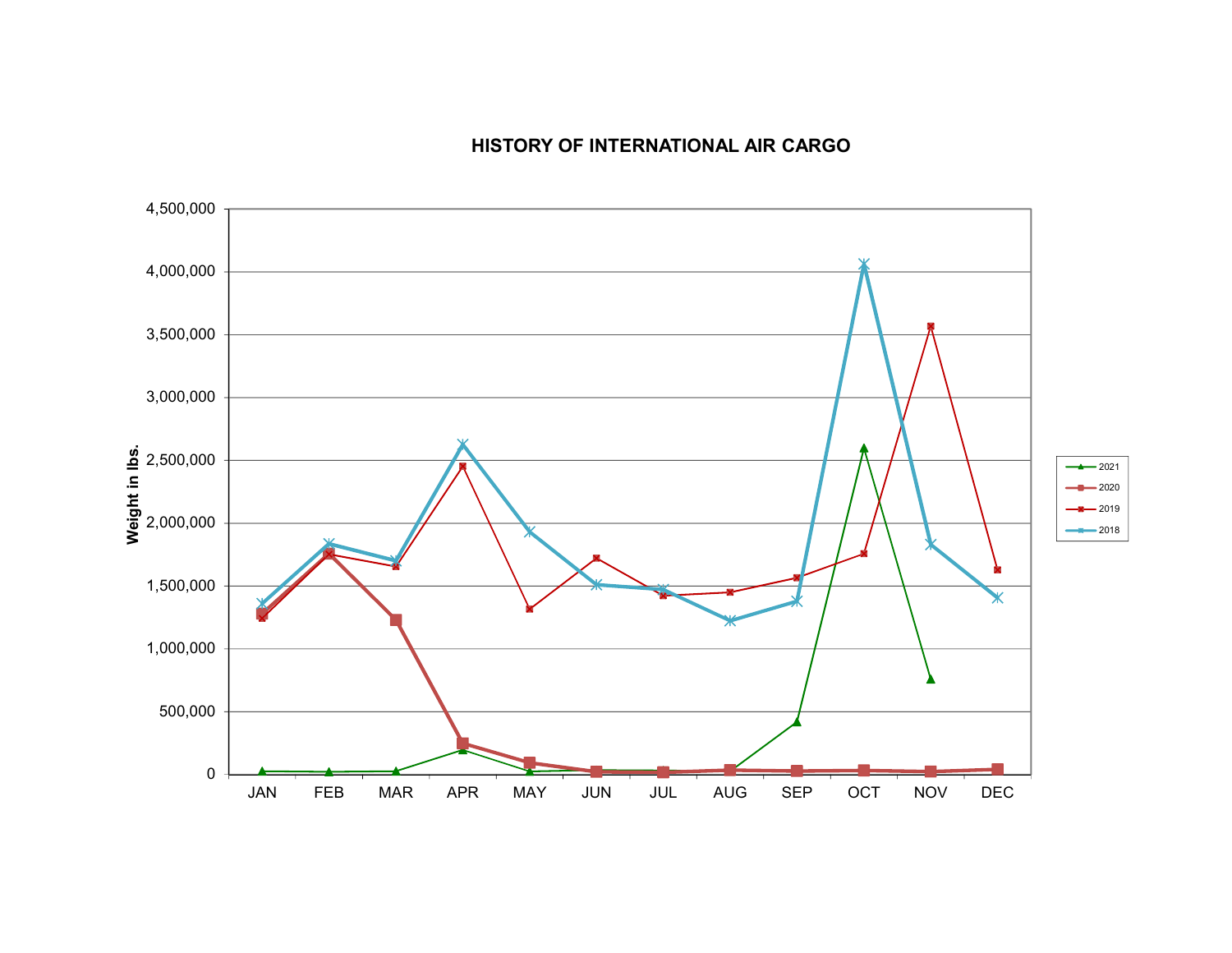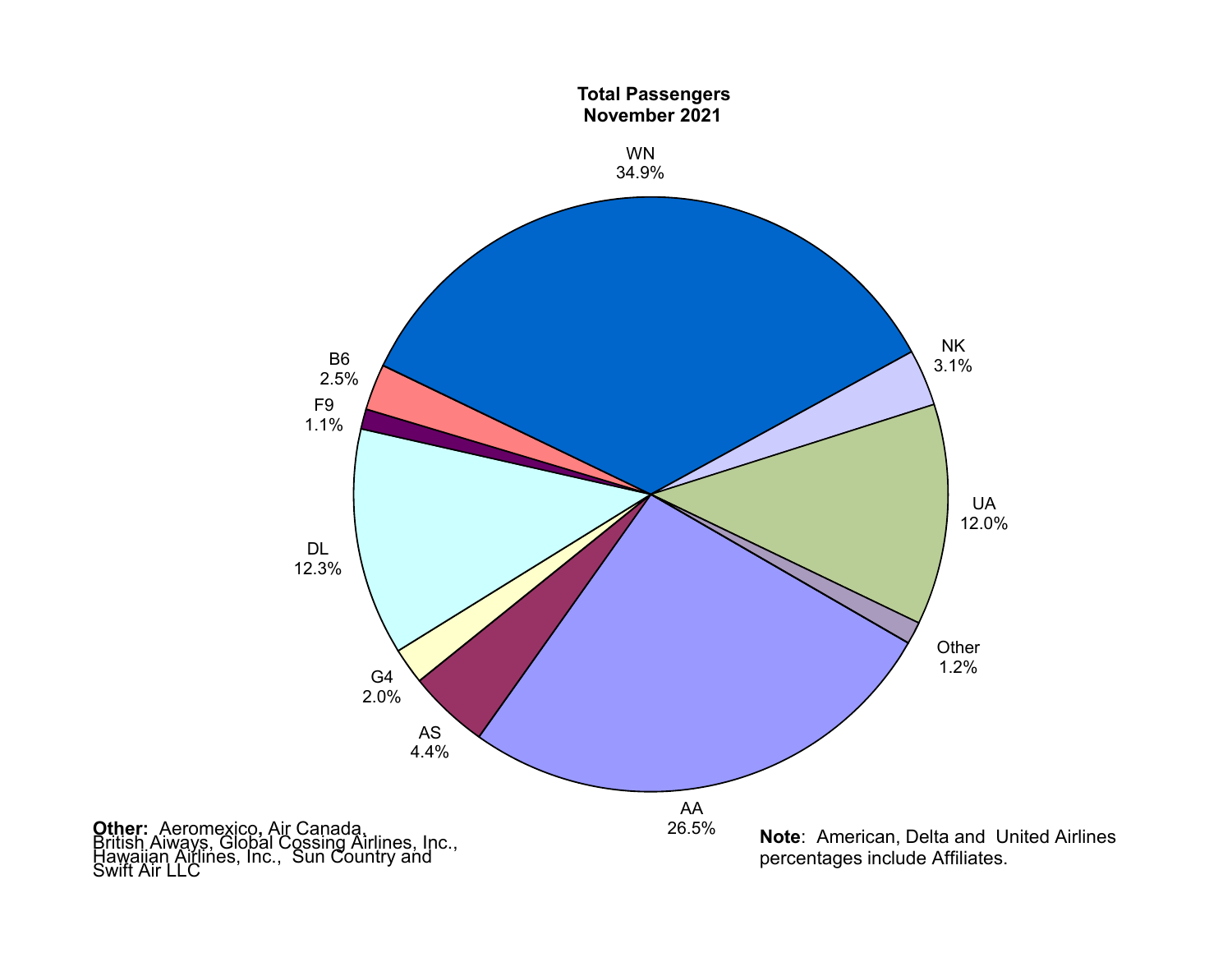### **All Passenger Carriers Enplaned Revenue Passengers November 2021**



**Other:** Aeromexico, Air Canada,<br>British Airways, Global Crossing Airlines, Inc.,<br>Hawaiian Airlines, Inc., Sun Country and<br>Swift Air LLC

**Note:** American, Delta and United Airlines percentages include Affiliates.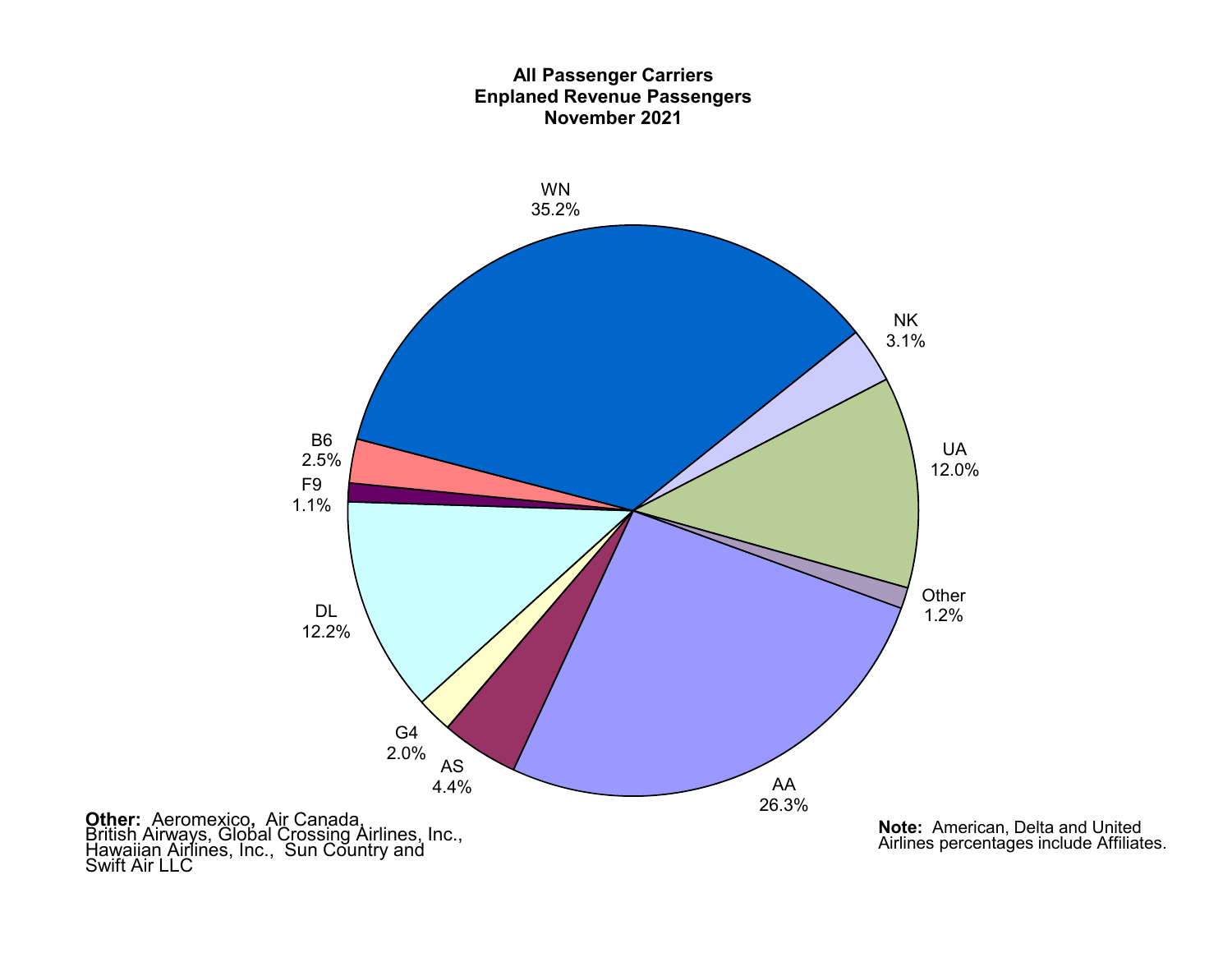### **AUS Belly Freight Market Shares November 2021**



**Other =**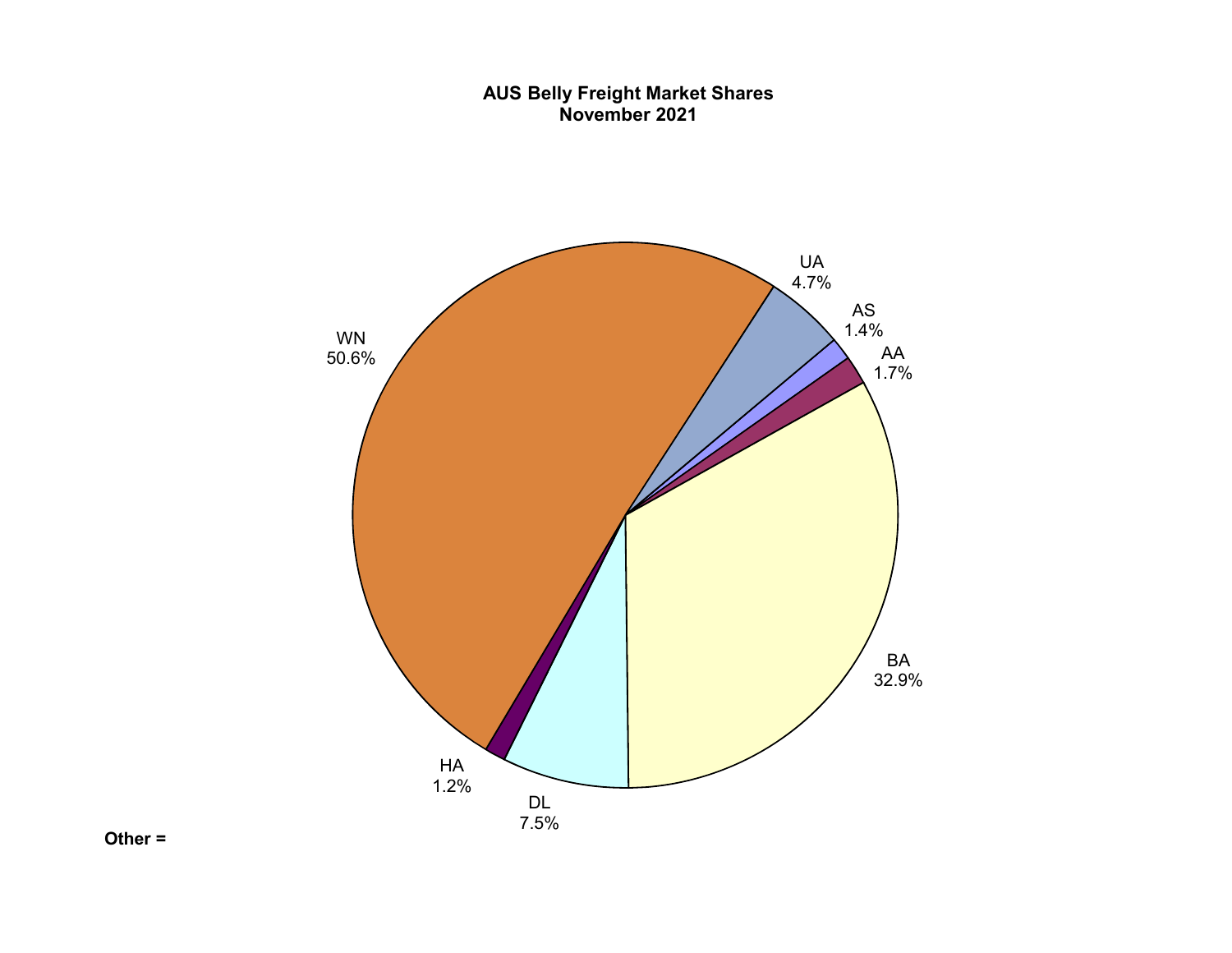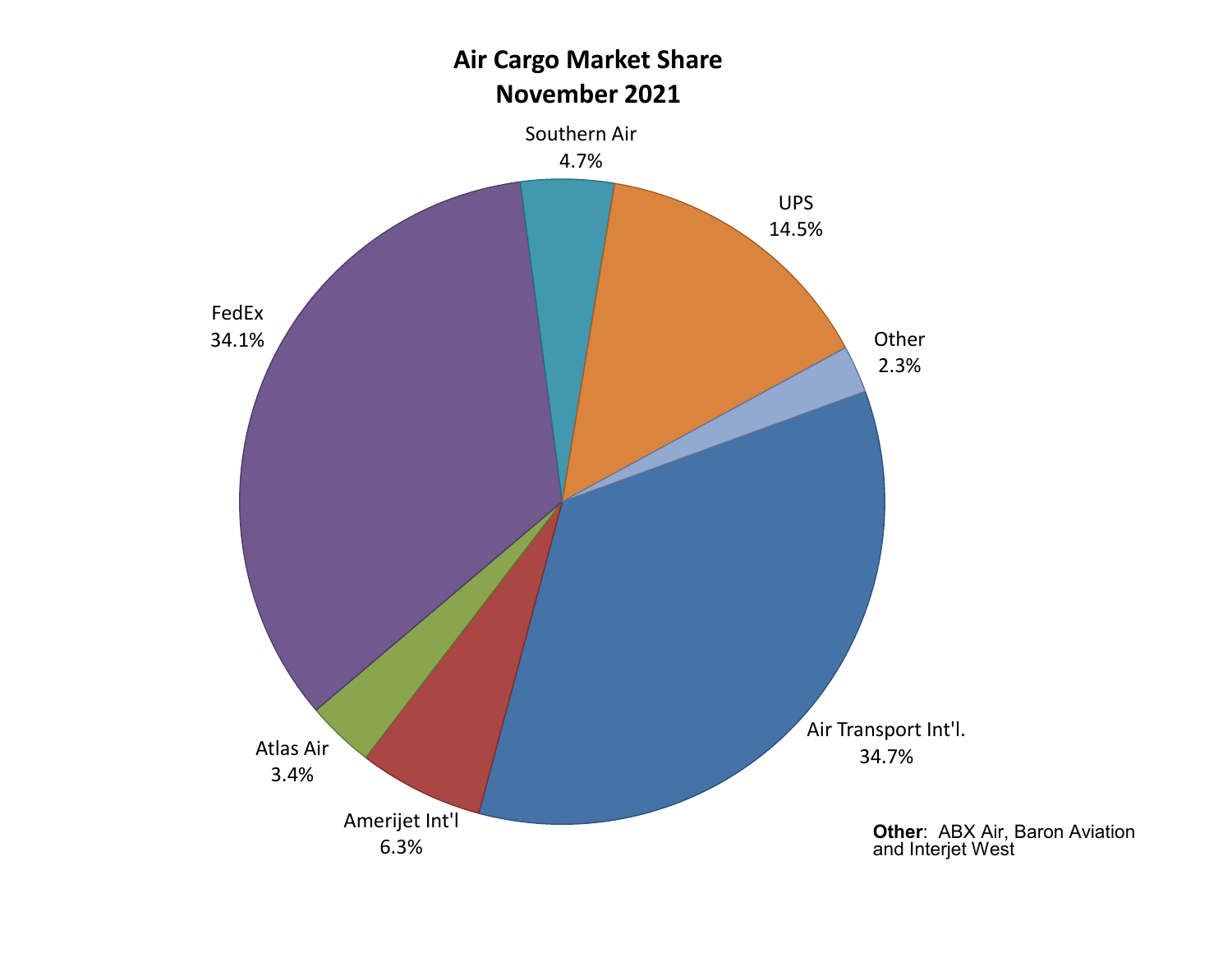

### **AUS Scheduled Passenger Aircraft Fleet Mix November 2021**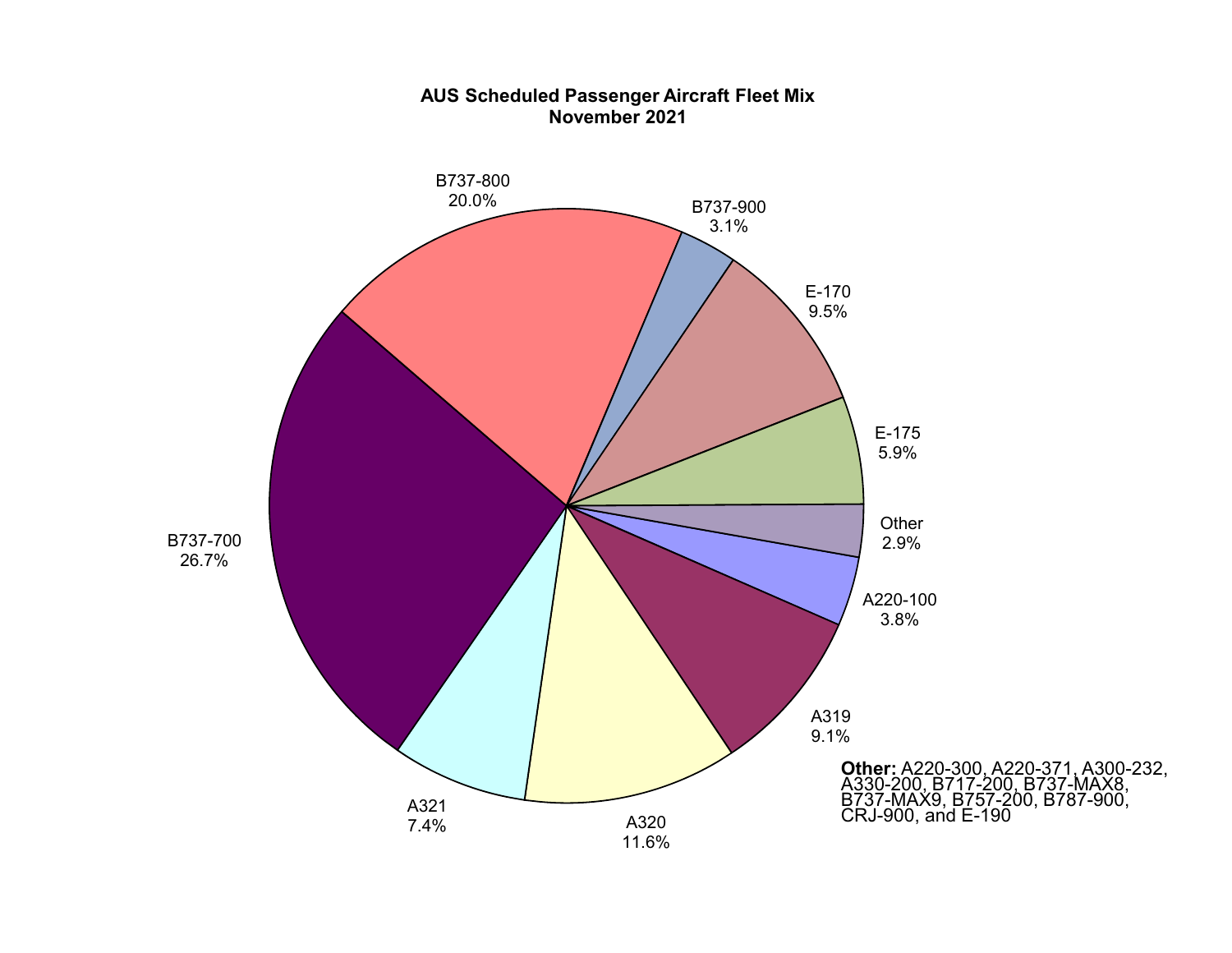

### **AUS Scheduled Cargo Aircraft Fleet Mix November 2021**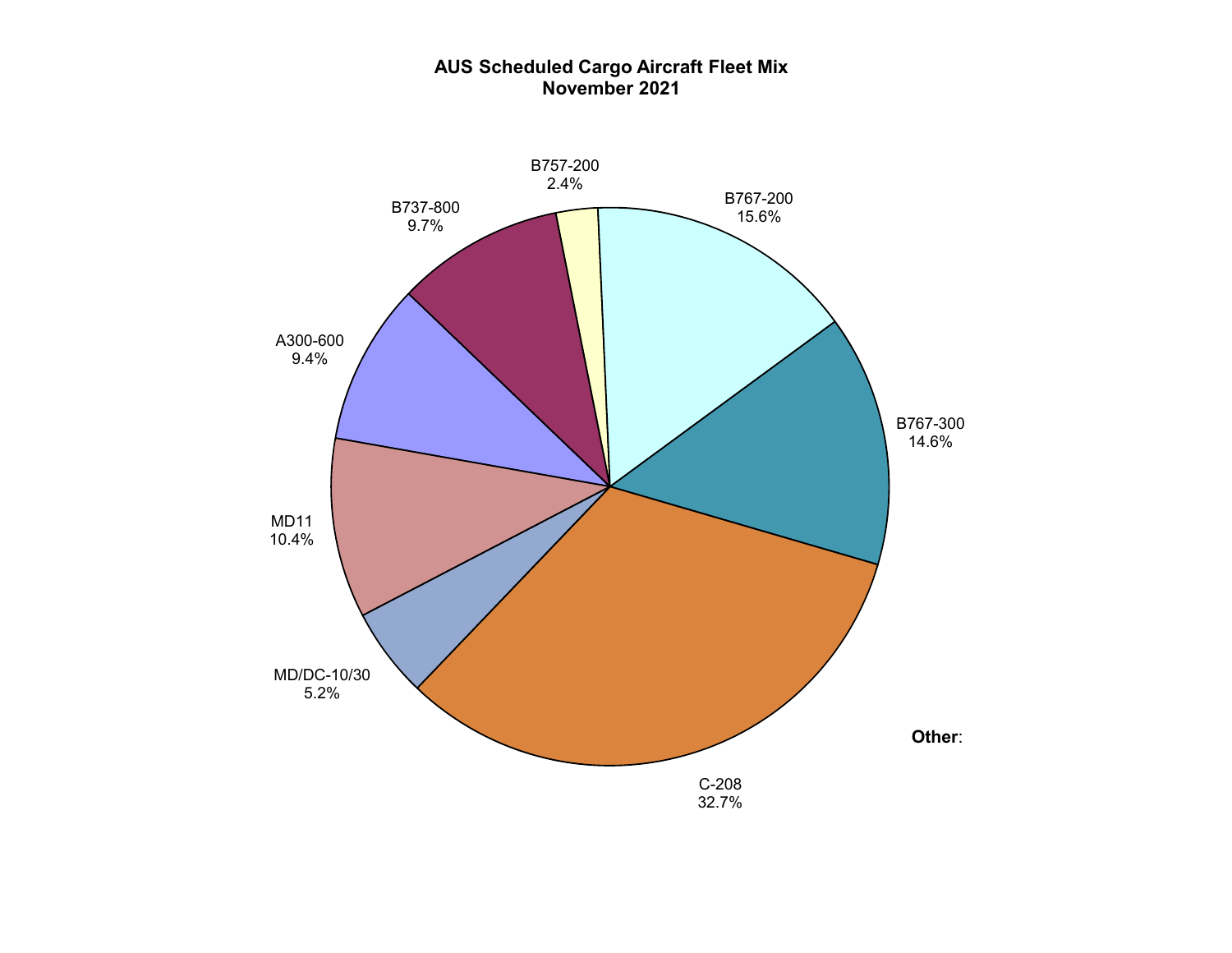# **Austin-Bergstrom International Airport Passenger Detail Report - November, 2021**

|             |                                    |                                               |                                    |                                               |                                       | <b>YTD</b>                            |                                          |                                    |                                          |                                          |
|-------------|------------------------------------|-----------------------------------------------|------------------------------------|-----------------------------------------------|---------------------------------------|---------------------------------------|------------------------------------------|------------------------------------|------------------------------------------|------------------------------------------|
| 11/2021     | 11/2020                            | <b>Difference</b>                             | Change                             | <b>YTD 2021</b>                               | <b>YTD 2020</b>                       | <b>Difference</b>                     | Change                                   | 2021                               |                                          | 2020 Share Diff                          |
|             |                                    |                                               |                                    |                                               |                                       |                                       |                                          |                                    |                                          | 0.0                                      |
|             |                                    |                                               |                                    |                                               |                                       |                                       |                                          |                                    |                                          |                                          |
|             |                                    |                                               |                                    |                                               |                                       |                                       |                                          |                                    |                                          | $-0.2$                                   |
|             |                                    |                                               |                                    |                                               |                                       |                                       |                                          |                                    |                                          | 1.0                                      |
|             |                                    |                                               |                                    |                                               |                                       |                                       |                                          |                                    |                                          | 0.4                                      |
| 421,364     | 104,984                            | 316,380                                       | 301.4                              | 2,800,988                                     | 1,237,943                             | 1,563,045                             | 126.3                                    | 23.4                               | 20.8                                     | 2.6                                      |
| 5,222       | 0                                  | 5,222                                         | 0.0                                | 8,634                                         | 29,217                                | $-20,583$                             | $-70.4$                                  | 0.1                                | 0.5                                      | $-0.4$                                   |
| 196,659     | 58,444                             | 138,215                                       | 236.5                              | 1,644,056                                     | 746,147                               | 897,909                               | 120.3                                    | 13.7                               | 12.5                                     | 1.2                                      |
| 0           | $\mathbf 0$                        | 0                                             | 0.0                                | 0                                             | 15,883                                | $-15,883$                             | $-100.0$                                 | 0.0                                | 0.3                                      | $-0.3$                                   |
| 17,327      | 17,294                             | 33                                            | 0.2                                | 195,351                                       | 203,478                               | $-8,127$                              | $-4.0$                                   | 1.6                                | 3.4                                      | $-1.8$                                   |
| 933         | $\mathbf 0$                        | 933                                           | 0.0                                | 933                                           | $\mathbf 0$                           | 933                                   | 0.0                                      | 0.0                                | 0.0                                      | 0.0                                      |
| 3,542       | $\mathbf 0$                        | 3,542                                         | 0.0                                | 32,224                                        | $\mathbf 0$                           | 32,224                                | 0.0                                      | 0.3                                | 0.0                                      | 0.3                                      |
| 39,921      | 20,571                             | 19,350                                        | 94.1                               | 388,612                                       | 190,436                               | 198,176                               | 104.1                                    | 3.2                                | 3.2                                      | 0.0                                      |
| 0           | $\mathbf 0$                        | 0                                             | 0.0                                | 0                                             | 121                                   | $-121$                                | $-100.0$                                 | 0.0                                | 0.0                                      | 0.0                                      |
| 0           | $\mathbf 0$                        | 0                                             | 0.0                                | 0                                             | 3,474                                 | $-3,474$                              | $-100.0$                                 | 0.0                                | 0.1                                      | $-0.1$                                   |
| 555,195     | 165,240                            | 389,955                                       | 236.0                              | 4,102,801                                     | 1,993,447                             | 2,109,354                             | 105.8                                    | 34.3                               | 33.5                                     | 0.8                                      |
| 48,835      | 33,438                             | 15,397                                        | 46.0                               | 508,861                                       | 400,945                               | 107,916                               | 26.9                                     | 4.2                                | 6.7                                      | $-2.5$                                   |
| 1,410       | 1,462                              | $-52$                                         | $-3.6$                             | 18,165                                        | 11,554                                | 6,611                                 | 57.2                                     | 0.2                                | 0.2                                      | 0.0                                      |
| 181         | 70                                 | 111                                           | 158.6                              | 1,955                                         | 1,202                                 | 753                                   | 62.6                                     | 0.0                                | 0.0                                      | 0.0                                      |
| $\mathbf 0$ | $\pmb{0}$                          | 0                                             | 0.0                                | 86                                            | $\mathbf 0$                           | 86                                    | 0.0                                      | 0.0                                | 0.0                                      | 0.0                                      |
| 191,214     | 82,148                             | 109,066                                       | 132.8                              | 1,427,711                                     | 783,649                               | 644,062                               | 82.2                                     | 11.9                               | 13.2                                     | $-1.3$                                   |
| 0           | $\mathbf 0$                        | 0                                             | 0.0                                | 0                                             | 197                                   | $-197$                                | $-100.0$                                 | 0.0                                | 0.0                                      | 0.0                                      |
| 1,590,918   | 509,400                            | 1,081,518                                     | 212.3%                             | 11,974,950                                    | 5,956,617                             | 6,018,333                             | 101.0%                                   | 99.9%                              | 100.2%                                   |                                          |
|             | 4,962<br>2,985<br>69,831<br>31,337 | $\mathbf 0$<br>$\mathbf 0$<br>21,020<br>4,729 | 4,962<br>2,985<br>48,811<br>26,608 | <b>Period</b><br>0.0<br>0.0<br>232.2<br>562.7 | 24,478<br>5,929<br>615,481<br>198,685 | 10,293<br>10,317<br>243,110<br>75,204 | 14,185<br>$-4,388$<br>372,371<br>123,481 | 137.8<br>$-42.5$<br>153.2<br>164.2 | <b>Share</b><br>0.2<br>0.0<br>5.1<br>1.7 | <b>Share</b><br>0.2<br>0.2<br>4.1<br>1.3 |

#### **Statistics Included in Report**

Domestic Passengers: Enplaned Revenue, Deplaned Revenue, Enplaned Non-Revenue, Deplaned Non-Revenue International Passengers: Enplaned Revenue, Deplaned Revenue, Enplaned Non-Revenue, Deplaned Non-Revenue International Pre-Cleared Passengers: Enplaned Revenue, Deplaned Revenue, Enplaned Non-Revenue, Deplaned Non-Revenue South Terminal Domestic Passengers: Enplaned Revenue, Deplaned Revenue, Enplaned Non-Revenue, Deplaned Non-Revenue